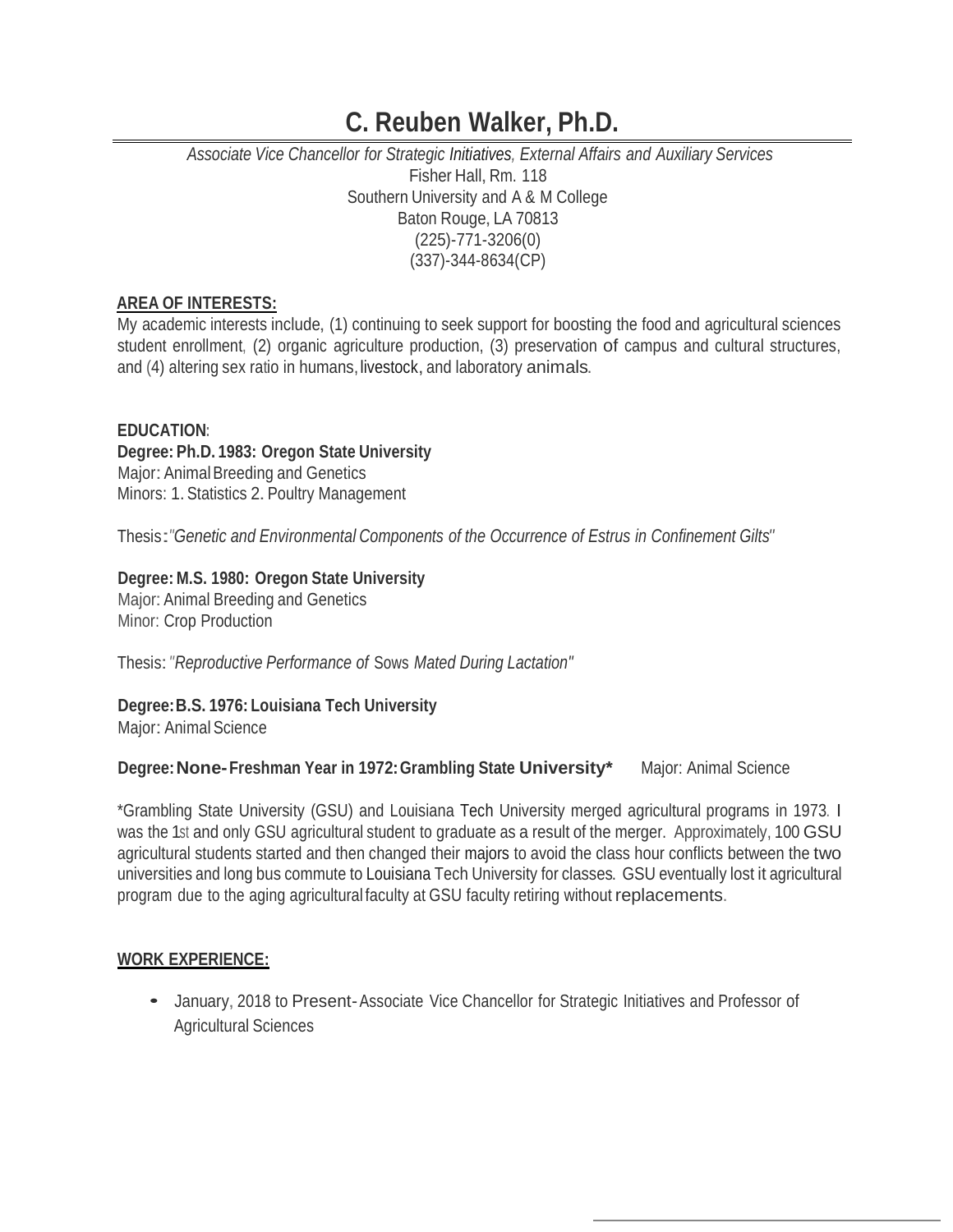- November, 2016 to Present-Preservationist Advocate- For campus and agricultural structures (1960 dairy silos)
- November, <sup>2016</sup> to December, <sup>2017</sup> -Associate Vice Chancellor for Research and Technology Development & Chair/ Professor of Agricultural Sciences
- August, 2013 to October, 2016- Chair of Agricultural Sciences and Urban Forestry
- August, 2010 to July 2012- SUBR Division Leader of Agricultural Sciences
- July, 1997 to Present-Program Leader of Animal Science
- July, 1995 to Present- Professor of Animal Science
- July, 1990 July, 1995 Associate Professor of Animal Science
- July, <sup>1985</sup> June, <sup>1990</sup> Assistant Professor of Animal Science

## **GRANTS & REVENUE GENERATION:(Abbreviated Listing> \$10 million dollars)**

- 1. Provided 100% of the written proposal transmitted to a former Louisiana Senator of Lafayette/St. Landry parishes that resulted in SU Ag Center receiving an annual \$750,000 appropriation since 2003 or \$10.5 million since 2003.
- 2. Received a \$135,000 Louisiana Board of Regents grant that was rank 1st out of 33 grant proposals dealing with an industry linkage in 2011. The proposal was entitled, "Production and Niche Marketing Assessment of Aquaculture Waste in Organic Production."
- 3. Received an organic grant proposal was funded by USDA on April 22, 2014 through 2017. The proposals entitled, "Evaluation of craw-crab meal as <sup>a</sup> feed supplement in organic pork production." The total funding was approximately \$410,000.
- 4. Received funding for a USDA/1890 Capacity Building Grant entitled,"LA-Science, Technology, Engineering, Agriculture, and Mathematics (LA-STEAM) was funded for 2014-16. The total funding was approximately \$150,000. The total funding was approximately \$600,000.
- 5. Received a \$300,000 USDA/1890 Capacity Building Grant for 2008-11 entitled, "Salvaging crawcrab offal in organic production systems SCOOPS."
- 6. Received <sup>a</sup> \$600,000 USDA/Evans Allen Grant for 2004-08 entitled, "Evaluation of Methods and usages for processed aquatic waste meals."
- 7. Received <sup>a</sup> \$150,000 USDA/1890 Capacity Building Grant for 2008-11 entitled, "Louisiana-Agricultural Research Apprenticeship Program (LA-RAP)."
- 8.Served as a Co-Project Director on at least four (4) active USDA grants totaling over \$800,000.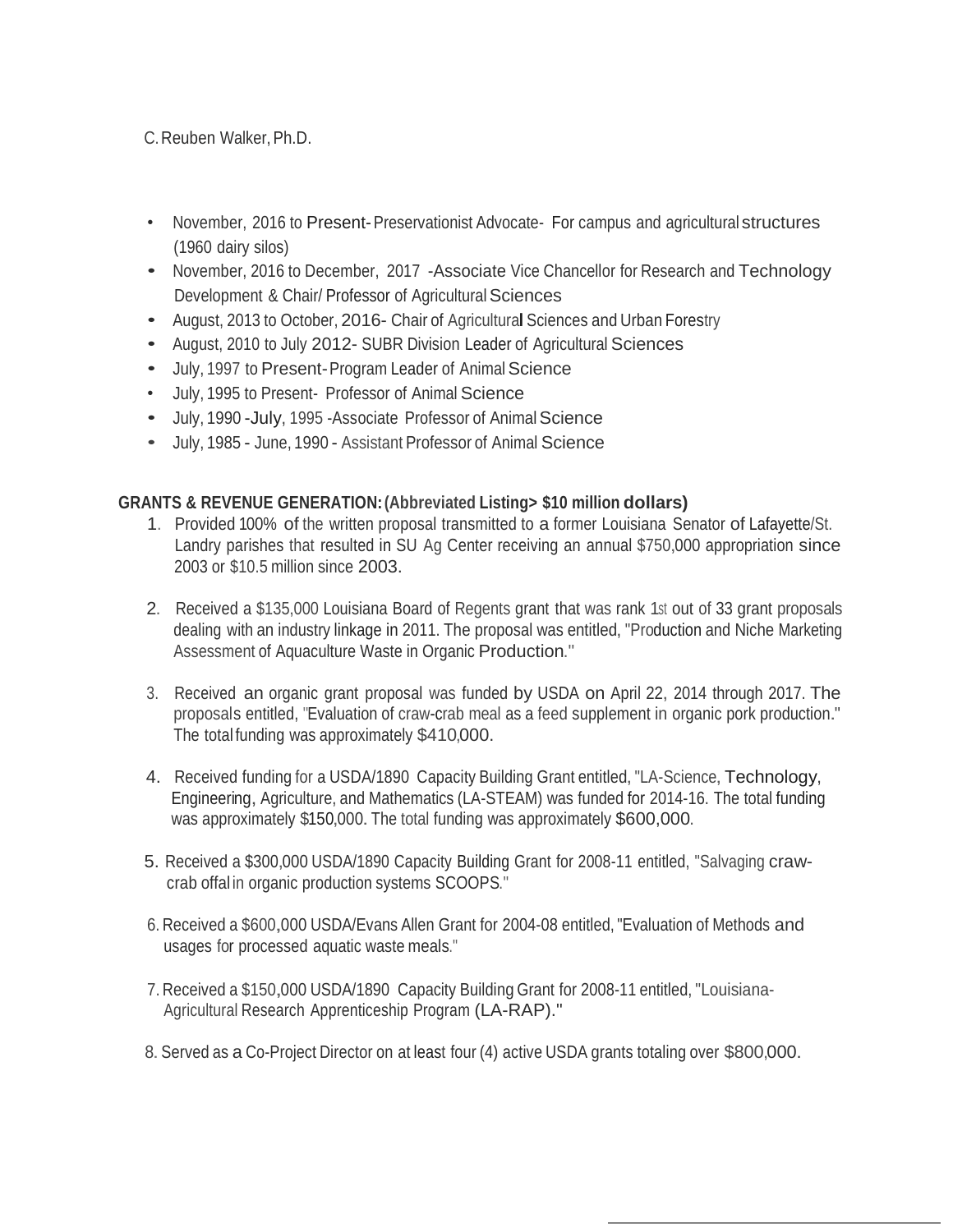9.*Excluding the above listing* of funded grant proposals,in globo, I have participated over the last <sup>30</sup> years in funded or revenue generation totaling nearly 30 million dollars.

#### **PUBLICATIONS:(approximately abbreviated >50)**

#### **Patents** (2 with one pending filing in 2018)

- Walker, C. Reuben. 2017.Craw-Jag Apparatus for drying shellfish waste (crawfish, crab, and shrimp). U.S. Patent Office. Provisional Patent Pending (Electrical dryer being updated presently) (Provisional patent Pending)
- Walker, C. Reuben. 2004. Method and apparatus for reducing the calcium and phosphorous ration and increasing crude protein in shellfish waste. U.S. Patent Office. Patent# 6,777,542
- Walker, Calvin. 1991. Baby Pig Catcher. Foreign License granted. Abandon due to the lack of University support. Another entity is now marketed the equipment. No. #07/710,314.

#### **Books** (2)

Walker, C. Reuben, P. Dinkins, G. C. Simon. 2004. Practical Swine Calculations. Copley Pub. Group, Acton, MA.

Walker, Calvin. 1990. Baby Pig Coloring Book. Copyrighted in 1990. U.S. Copyright Office VA-178-762

#### **BOOK CHAPTERS (4)**

- Walker, C., P. Dinkins, and J. W. Robinson. 1995.Resolving School Conflicts through Appropriate MulticulturalEducation Programs: Dealing with Youth Violence. Pages 102-105.National Education Service. Bloomington, Indiana.
- Walker, C. O. Bandele, and D. Mellion. 1993. Multicultural Education: Ways to Utilize the Historically Black Land-Grant Agricultural Programs. Chapter 16. Silver Burdett Ginn, Morristown, NJ.
- Walker, Calvin and R. Jacobs. 1992. Toward Education That Is Multicultural: Multicultural Education: The Outlook,Outreach & Outcome for the 1990's.Chap.7, pgs. 36-41.Silver Burdett Ginn, Morristown, NJ.
- Wade,B. and C. Walker. 1990. Assessing the Effect of Various Academic Parameters on the Academic Performance of Honors Students at Southern University- Baton Rouge. Education, 115(1), 63-69.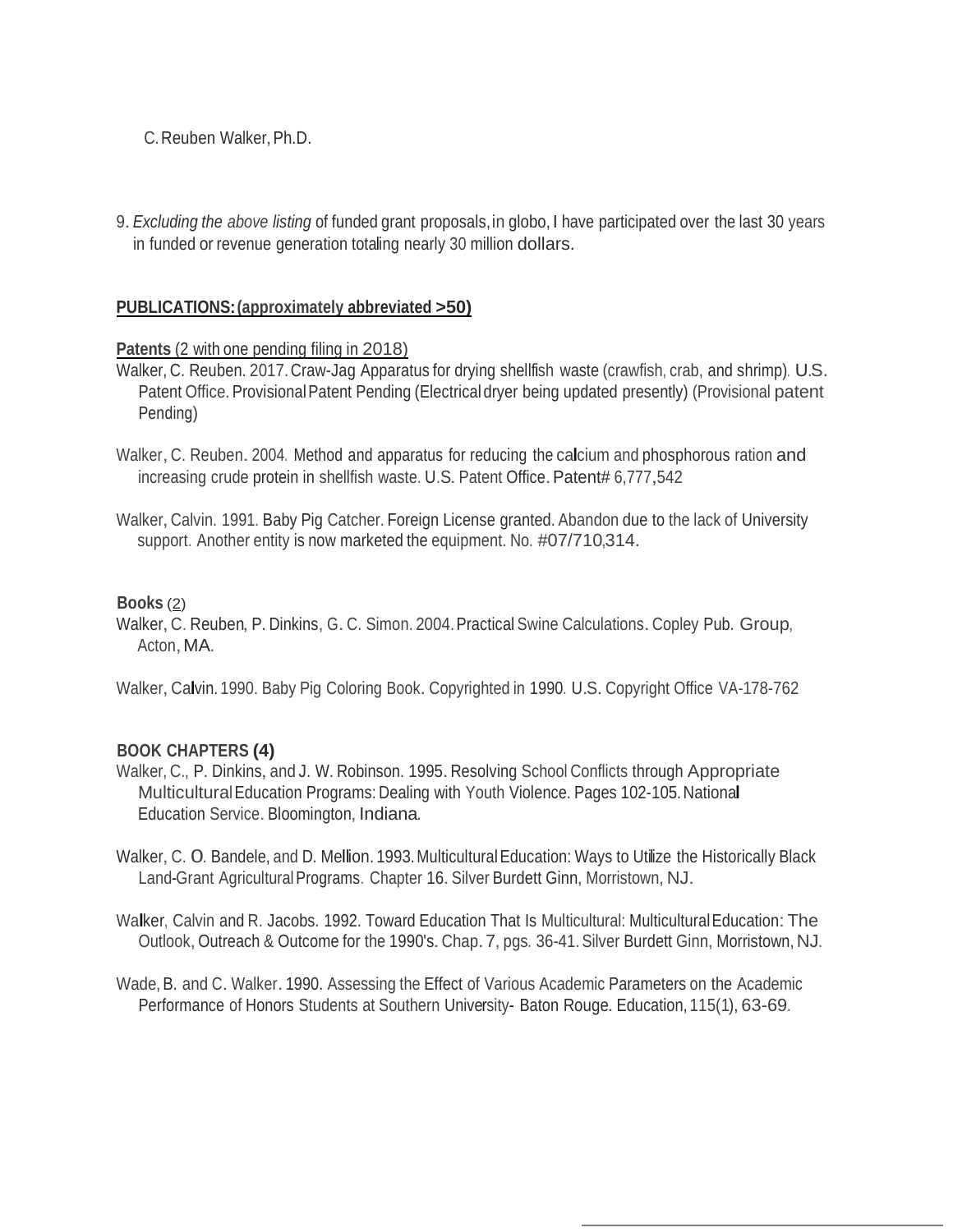### **ARTICLES/ABSTRACTS/MAGAZINES (last 15 years abbreviated listing}**

- Manuel, S., C. V. Chisley, R. Marshall, G.C.Simon, C. R. Walker, and S. Gebrelul. 2013. Evaluation of burnt corn gluten meal in layers diets. 17th Biennial Research symposium, Association of 1890 Research Directors, Inc. pg. 515.
- Walker, C.R. and F.Mathieu. 2012. Burnt com gluten meal preliminary findings in sugarcane. Technical Report #10, 1 page, Dept. of Agricultural Sciences. Fisher Hall, Rm. 118, Southern University, Baton
- Walker, C. R., Y. T. Ghebreiyessus, and F. Mathieu. 2012. Crawfish meal fertilizer profile. Technical Report #7, 2 pages, Dept. of Agricultural Sciences. Fisher Hall, Rm. 118, Southern University, Baton Rouge, LA.
- Walker C. R., Y. Ghebreiyessus, S. Gebrelul, F. Mathieu, and A. Harris. 2006. Crawfish waste: <sup>A</sup> trash or treasure. 15th Annual Association of Research Directors, Inc., Atlanta, GA, pg. 94.
- Walker,C. R. 2004.Crawfish:A Louisiana delicacy, an environmental nightmare. *Jaguar Nation Magazine* Spring/Summer, pg. 50-51.
- Gebrelul, S., C. R. Walker, and A. Dantzler. 2004. The use of crawfish meal waste as a protein source for feeding goats. J. Anim.Sci. 82 (Suppl. 1), 355-356.

#### **USDAINOSB Published Documents(Writer)**

- USDA/National Organic Standards Board. 2015. *Glucose (for use in organic livestock production).* USDA NOSB La Jolla, Apri12015 meeting. Iwas writer. Generally, the writer make the motion for approval of the document written by the writer for USDA/NOSB publishing and posting.
- USDA/National Organic Standards Board. 2015. *Isopropanol (for use in organic livestock production).* USDA/NOSB La Jolla, April2015 meeting. I was writer. Generally, the writer make the motion for approval of the document written by the writer for USDA/NOSB publishing and posting.
- USDA/National Organic Standards Board. 2015. *Oxytocin* (for use in organic livestock production). USDA/NOSB La Jolla, April2015 meeting. I was writer. Generally, the writer make the motion for approval of the document written by the writer for USDA/NOSB publishing and posting.
- USDA/NationalOrganic Standards Board.2015. *Hydrogen Peroxide (for use in organic livestock production).* USDA/NOSB La Jolla, April2015 meeting. I was writer. Generally, the writer make the motion for approval of the document written by the writer for USDA/NOSB publishing and posting.
- USDA/National Organic Standards Board. 2015. *Vitamins (for use in organic livestock production).* USDA/NOSB La Jolla, April 2015 meeting. I was writer. Generally, the writer make the motion for approval of the document written by the writer for USDA/NOSB publishing and posting.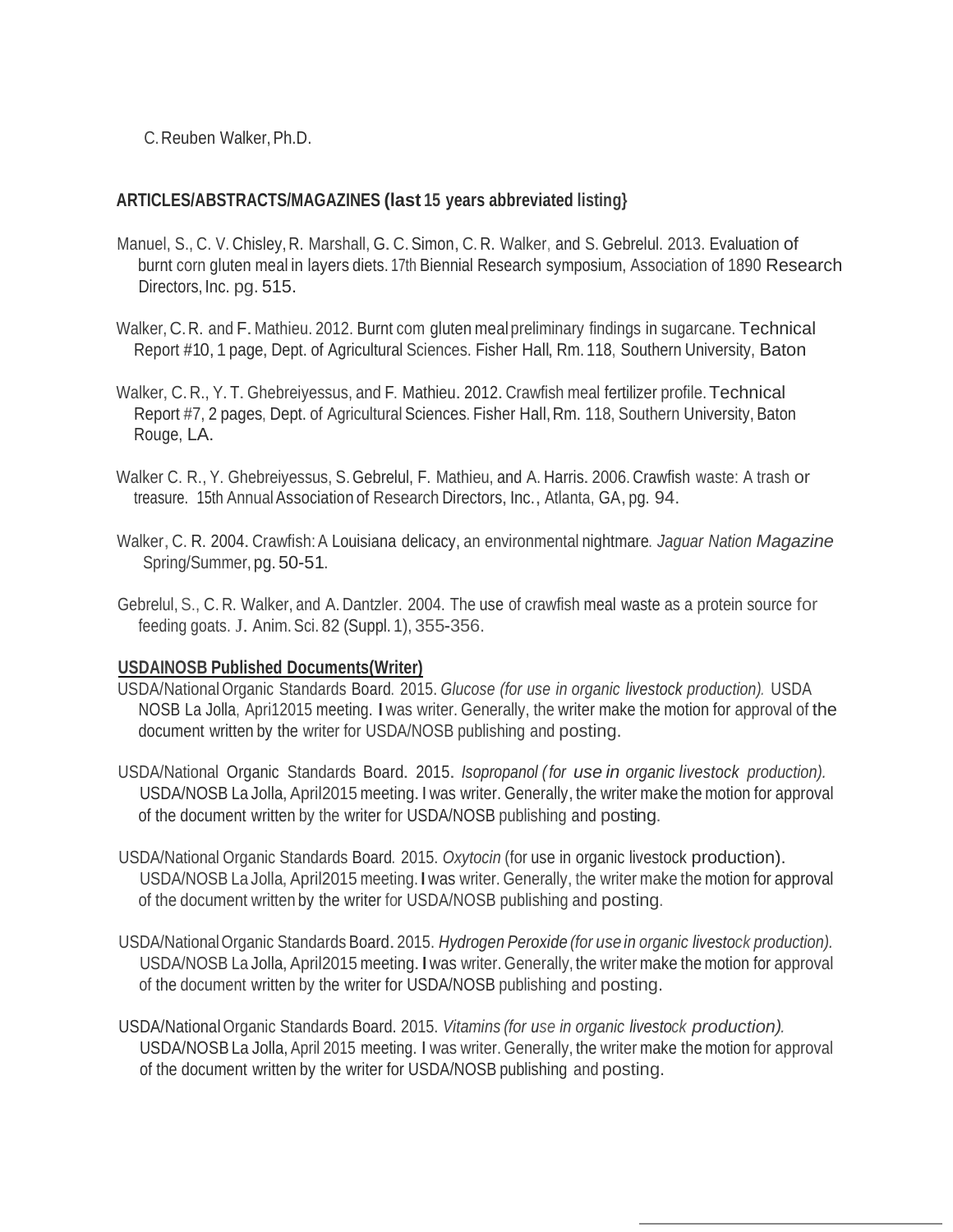- USDA/National Organic Standards Board. 2014.*Vitamins (for use in organic aquaculture animal production).* USDAINOSB, San Antonio, Texas, April2014 meeting. I was writer. Generally, the writer make the motion for approval of the document written by the writer for USDA/NOSB publishing and posting.
- USDA/National Organic Standards Board. 2014. *Vitamins (for use in organic aquaculture plant production).* USDA/NOSB, San Antonio, Texas, April2014 meeting. I was writer. Generally, the writer make the motion for approval of the document written by the writer for USDAINOSB publishing and posting.

#### **PRESENTATIONS (abbreviated recent listing)\***

- I have over <sup>40</sup> presentations that spans research and extension. The presentations were local, regional, national, and international. A recent abbreviated listing is shown below.
- Walker, C. R. 2015. *Oxytocin.* The presentation was made at USDAINOSB meeting in La Jolla, California on April 30, 2015.
- Walker, C. R. 2015. *Glucose.* The presentation was made at USDAINOSB meeting in La Jolla, California on April 30, 2015.
- Walker, C. R. 2015. *Isopropanol.* The presentation was made at USDAINOSB La Jolla, California meeting on April 30,2015.
- Walker, C. R. 2015. *Vitamins.* The presentation was made at USDAINOSB La Jolla, California meeting on April 30, 2015.
- Walker, C. R. 2015. *Hydrogen peroxide.* The presentation was made at USDAINOSB La Jolla, California meeting on April 30,2015.
- Walker, C. R. and C. Bandera. Justification for methionine removal from the USDA/NOSB National List. The presentation was made at USDAINOSB La Jolla, California meeting on April 30, 2015.
- Walker, C. R., T. Favre, J. Dickson, C. Bandera, J. Richardson, M. Stone, and F. Thicke. 2014. Vitamins in aquatic animal production. The presentation was made at USDA/NOSB San Antonio, May, 2014.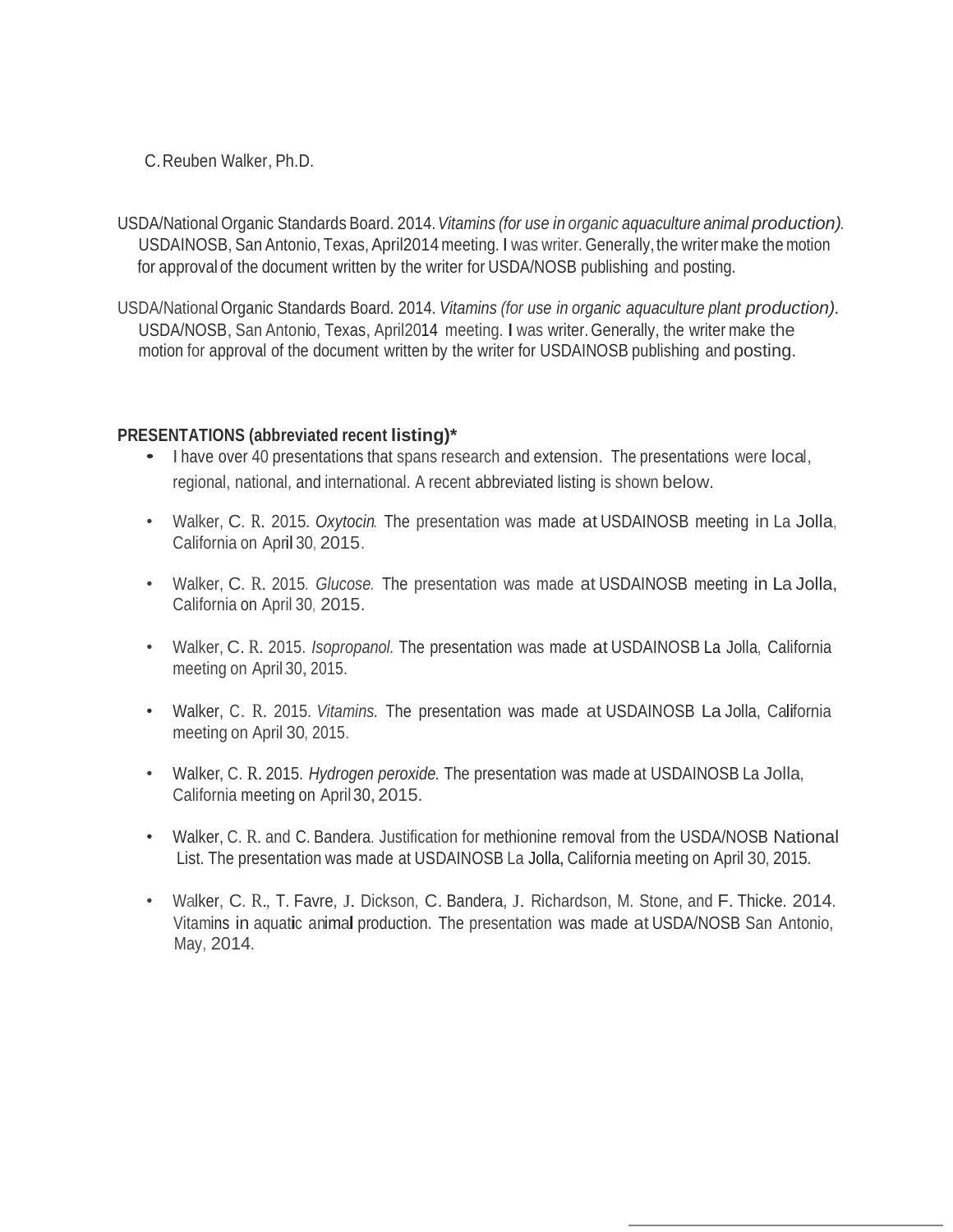## **HONORS AND AWARDS (abbreviated):**

- 2015 -16 USDA/National Organic Program Service Award -USDA Secretary of Agriculture Vilsack
- 2015-2016 USDA/NIFA Top National Innovative Programs and Projects Award-Team Leader
- <sup>2012</sup> <sup>2013</sup> Elected Secretary of USDA/ National Organic Standards Board (NOSB)
- 2013 2015 Materials Subcommittee Chair- USDA/National Organic Standards Board (NOSB)
- <sup>2014</sup> <sup>2015</sup> Livestock Subcommittee -Vice Chair- USDA /NOSB
- 2014 2015 Policy Subcommittee Committee -Vice Chair USDA / NOSB
- <sup>2011</sup> <sup>2016</sup> Appointment to USDA/NOSB
- 2004 15 and only scientist at SU to receive a patent from the U.S. Patent & Trademark Office
- <sup>2004</sup> 1st and only scientist at SU Ag Center to receive <sup>a</sup> patent
- 1999 Alpha Phi Alpha Fraternity (Beta lota Lambda) -Award of Merit (Highest Recognition)
- 1992- Southern University's Dr. Huel D.Perkins Teacher of the Year Award.
- 1992 Recipient of the Outstanding Faculty Award (College of Agriculture & Home Economics)
- 1990 Recipient of the Outstanding Faculty Award (College of Agriculture & Home Economics)

## **UNIVERSITY/COLLEGE/CAMPUS COMMITTES**

- <sup>2015</sup> to Present- SUBR Commencement Committee -Assistant University Marshall
- 2013-15 Member of the College of Sciences and Agriculture Tenure & Promotion Committee
- <sup>2013</sup> -14- Chair of the Dean Search Committee for the College of Sciences and Agriculture
- 2014- 15- Chair of the SUBRISU Ag Center HorticulturalFarm Planning Committee
- 2014-2015- SU Ag Center Experiment Station Committee
- Charter Member of Southern University Mentoring Program
- <sup>1989</sup> to Present and Currently, Co-Chair of the SUBR Academic Honors Committee
- June, 2014- Former Member of the SUS/SUBR Academic Restructuring Taskforce
- June, 2014- Jetson Juvenile Detention Center White Paper Committee
- <sup>1988</sup> -1994- Member of SUBR Academic Appeals Committee
- Charter Member of SUBR Honors College Advisory Committee
- <sup>1989</sup> to Present and Currently, Co-Chair of the SUBR Academic Honors Committee
- <sup>1988</sup> to 1992 Member of SUBR Faculty Senate
- 1989-92 Bayou Classic National Issues Forum Coordinators (Drs. E. C Harrison, R. Ford, and 1).

## **MEMBERSHIP (abbreviated)**

- Phi Delta Kappa
- Alpha Zeta National Honor Fraternity
- Alpha Phi Alpha Fraternity
- Charter Member of Alpha Zeta (LA Gamma Chapter) at Louisiana Tech University